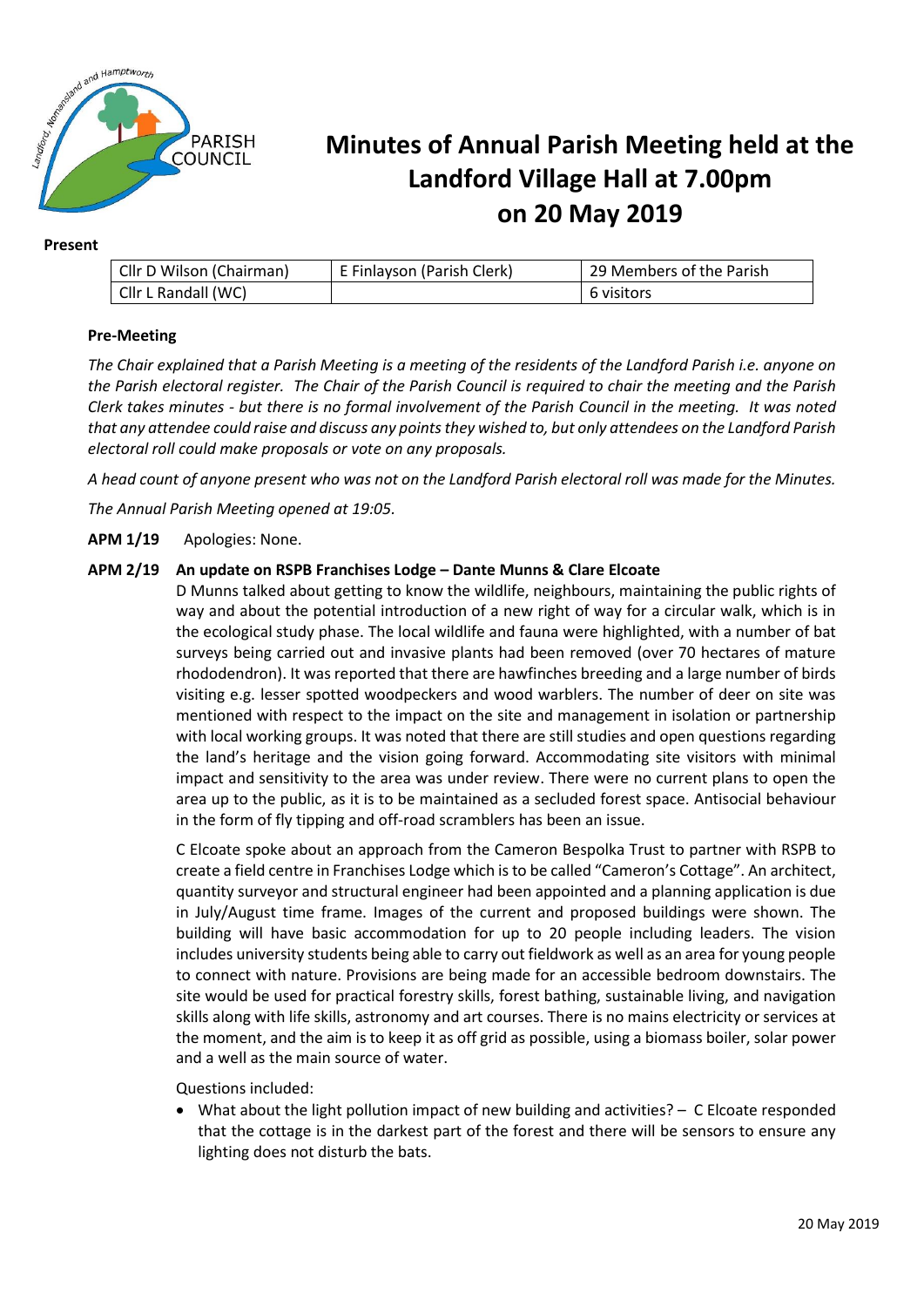

- Can the local Parish schools (including the pre-school) visit the cottage?  $C$  Elcoate responded that use as an outdoor classroom for day trips would be possible and that the fees are still under discussion.
- The local village Facebook page has a number of discussions about the noise on site and the impact on the local wildlife (e.g. machinery displacing deer and tree felling); were they aware of this? – D Munns and C Elcoate asked for the village Facebook site to be sent to them and discussed that they are looking at how to better communicate plans to the local area.
- Will the site be open for locals? D Munns and C Elcoate mentioned that the volunteer groups and site visits (e.g. to see bats) may be arranged through the RSPB.

D Munns and C Elcoate closed the presentation at *19:35*.

### **APM 3/19 New Forest National Park talk on origins and history of footpaths – Adam Vasey**

A Vasey gave an engaging talk about the origins and history of footpaths.

Highlights included:

- Where it all started, the advertising of the countryside in paintings, poems and writings
- John Muir and his role in the forming of National Parks
- North Yorkshire Dales 1932 mass trespass
- 70 years of National Parks with 15 National Parks in the UK.
- The Countryside and Rights of Way Act 2000 (CROW Act)
- New Forest has over 140 miles of tracks and footpaths

A Vasey closed the presentation at *19:57*.

### **APM 4/19 Parish Council highlights 2018/2019 - Cllr David Wilson (Chairman)**

Cllr Wilson gave a short presentation about Landford Parish Council which included information on the Parish Council responsibilities, projects, partnerships, contacts and asset maintenance and improvements.

Highlights included:

- Two grants applied for and received from Southern Wiltshire Area Board to expedite the play area gates and fencing at both Parish recreation grounds.
- Cross organisation working with Bramshaw Parish Council on replacing the Nomansland green bins
- The recent Parish Meeting with the Southern Wilts Community Policing team
- New Parish noticeboards for Nomansland and Hamptworth
- The upkeep of existing assets, including the great work carried out by the Parish handyman to refurbish the wooden Parish bus stops.

Cllr Wilson noted that "Announcement of the Landford Parish Council's Community Champions" was removed from the agenda this evening due to the lack of nominations received. The next steps would be discussed at the next Parish Council meeting.

Cllr Wilson closed the presentation at *20:05* with a slide on how to access/contact the Parish Council.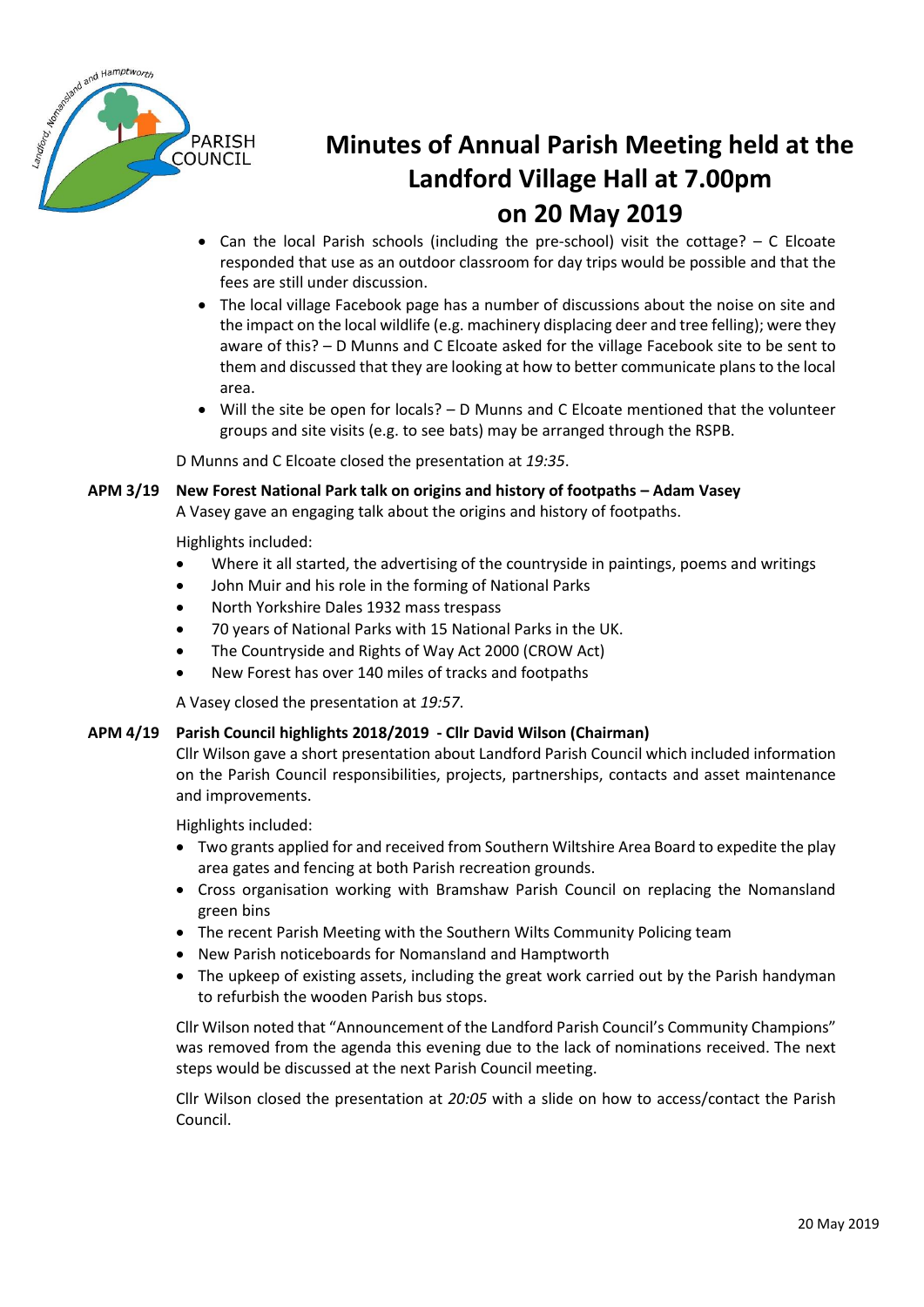

### **APM 5/19 PSCO Simon Nash – Community Policing update**

Cllr Wilson noted that PSCO Nash had given apologies earlier in the meeting due to an ongoing incident.

### **APM 6/19 Neighbourhood Watch update – Merv Quick**

M Quick, the Wiltshire Neighbourhood Watch (NHW) Committee Member for South Wiltshire Community Police Team Area, gave a short history of their role in the organisation and how NHW is not all about crime, but about community and a caring society.

NHW is a national organisation, with around 170,000 schemes running in the UK. Encouragement was given to the Parishioners to sign up to a local scheme. A number of benefits were highlighted on membership including large organisations such as insurance companies giving a reduction on products.

M Quick highlighted that reporting any suspicious activity to the Community Police Team is to be encouraged as the police recently highlighted that they appreciate local intelligence.

The current challenge is the reinvigoration of NHW across South Wiltshire. There is a Neighbourhood task team set up with Landford, Redlynch and Downton Parishes, which is being driven by a Downton parishioner.

It was noted that each scheme has a co-ordinator and they may send messages directly to those enrolled in that scheme via the NHW system. As the data is held centrally, individuals/coordinators do not need or have access to members' private information.

M Quick closed the presentation at *20:13*

### **Parish Emergency Plan – overview & next steps – Cllr Tony MacLachlan**

Cllr MacLachlan explained Landford Parish Council'sintention to create a Parish Emergency Plan. The plan will include actions to be taken in the case of local emergencies including the risk of the river Blackwater flooding.

The presentation gave an overview of the plan, key contact identification and content to date.

Cllr MacLachlan closed the presentation at *20:25* and asked for further questions and suggestions on how the Parish would like to see the Parish Emergency plan proceed.

- A Parishioner asked if a management group, like the Parish Defibrillator management group, should be formed to be an emergency team for central co-ordination and updates to the Parish Emergency Plan.
- A Parishioner highlighted the snow risk and the lack of gritting on the Parish roads. It was suggested the Plan could contain the location of the local grit bins, if there were any further grit/salt stocks in the Parish and who to contact.
- A Parishioner suggested circulation of the Parish Emergency Plan with the Parish Directory so that it would reach all houses in the Parish.

### **APM 7/19 Nomansland Community Events update – David Venetti**

D Venetti spoke about the creation of Nomansland Community Events (NCE) as a not for profit company and its relationship with the Nomansland Sports Association. NCE has taken on the responsibility for running the Nomansland Recreation Ground and facilities (the play area is maintained by Landford Parish Council).